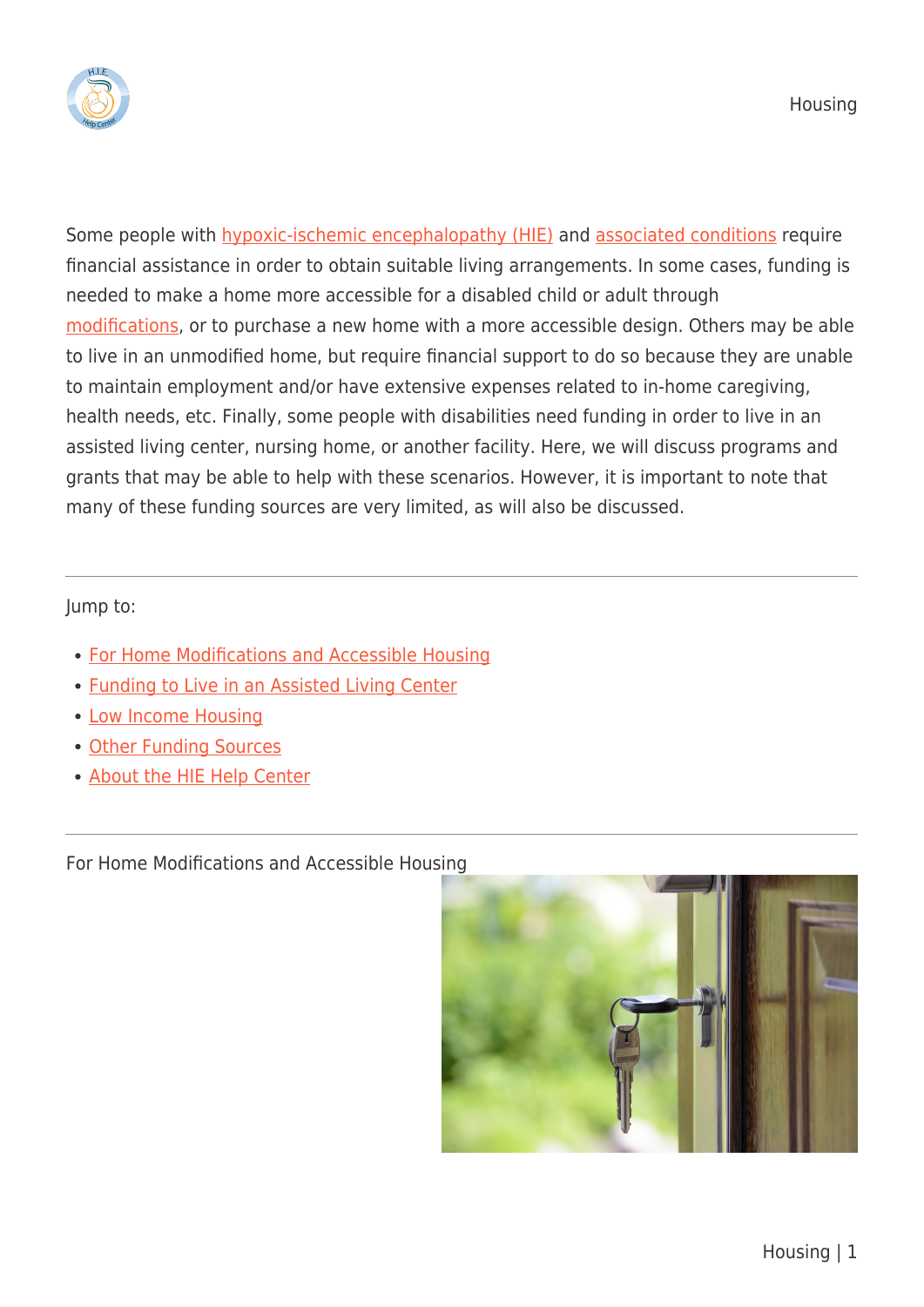

Housing that is "accessible" to one person may not be to others. Some people with disabilities require only simple home modifications, such as a grab bar installed next to the toilet. Others have more extensive requirements, which may include features such as widened doorways, lowered countertops, ramps, chair lifts, voice-activated systems, and more. Funding for home modifications and accessible housing may occasionally be available from the [U.S. Department of Housing and Urban Development.](https://www.hud.gov/) Some home modifications can also be deducted from taxes, depending on whether they are considered medically necessary (for more information, click [here](https://www.irs.gov/publications/p502) to visit the IRS website, and look under "Capital Expenses"). Medicaid may, in certain limited cases, also contribute to the cost of home modifications. The specifications vary state-by-state.

Funding to Live in an Assisted Living Center or Another Facility

There are some types of residential facilities specifically for people with disabilities or complex health needs. The following are a few examples:

- Assisted living centers: Facilities with small apartments for each person. Individuals can use on-site services such as meal provision and help with personal care.
- Group homes: There are many different types of group homes for people with disabilities. Some provide medical care, while others offer limited support to people with mild intellectual or physical disabilities.
- Ranch- or farm-based communities: Communities that provide a structured routine and work typical of a farm or ranch. These programs often have additional support services, similar to those provided in assisted living communities.
- Alternative Family Living: This is an option where an individual with disabilities can live with a family that is not their own.
- Skilled nursing facilities: Facilities where individuals with complex medical needs receive long-term care.

Most of these facilities are expensive, and many have waitlists or limited availability. People with disabilities often end up paying to stay in an assisted living center or another facility out-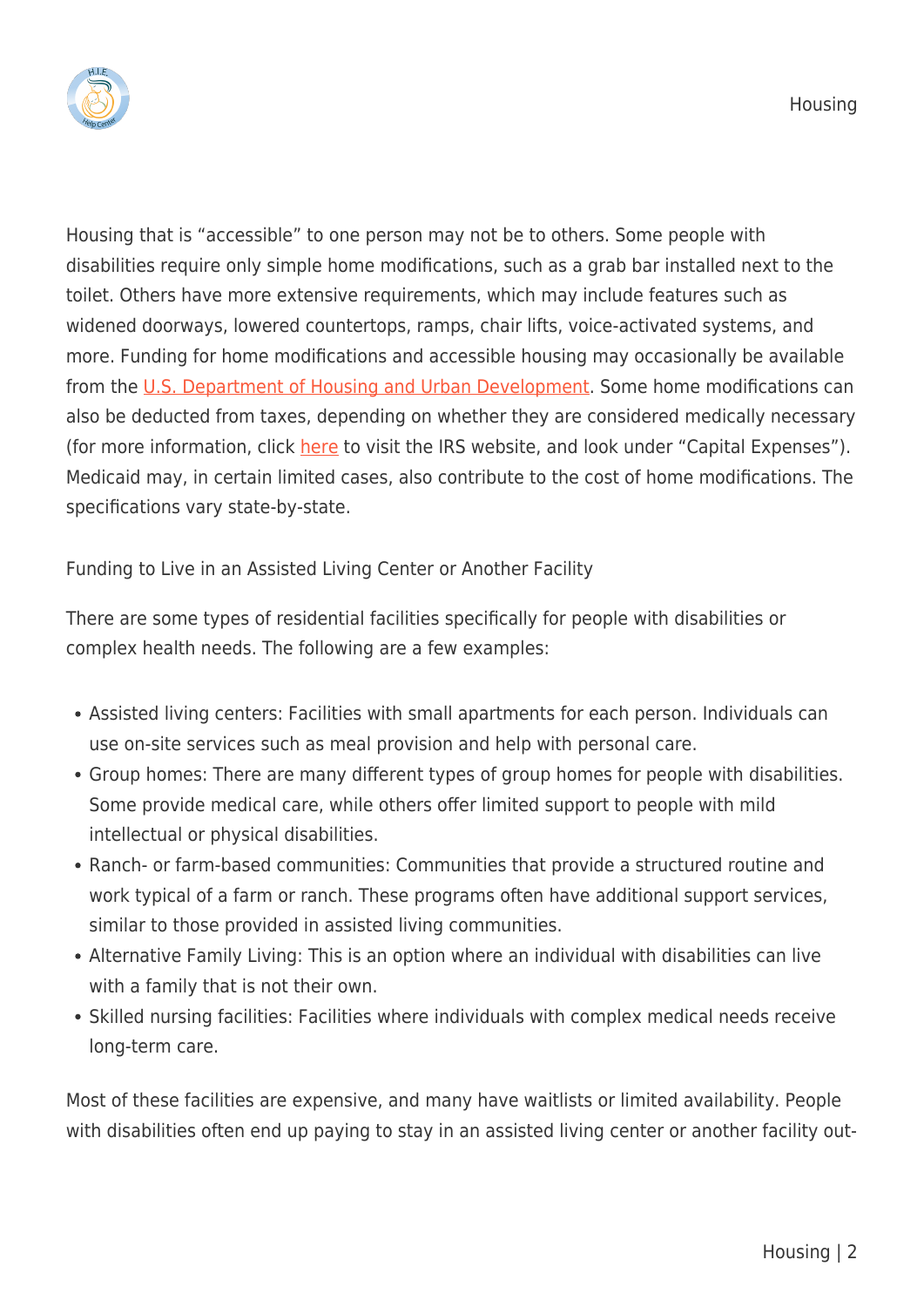

of-pocket, because alternative sources of funding can be difficult to obtain. Others purchase [long-term care insurance](https://www.aarp.org/health/health-insurance/info-06-2012/understanding-long-term-care-insurance.html) (although having a pre-existing condition may complicate this). This type of insurance may cover some options.

Medicare also covers some care options, but only on a short-term basis. Their [website](https://www.medicare.gov/coverage/long-term-care.html) explains the rationale behind this: "Long-term care is a range of services and support for your personal care needs. Most long-term care isn't medical care. Instead, most long-term care is help with basic personal tasks of everyday life, sometimes called activities of daily living. Medicare doesn't cover long-term care (also called custodial care), if that's the only care you need. Most nursing home care is custodial care."

In some cases, Medicaid will cover long-term care in a facility, but this is also very limited. The website **[longtermcare.acl.gov](https://longtermcare.acl.gov/the-basics/glossary.html#medicaid)** notes that "For the purposes of Medicaid eligibility and payment, long-term care services are those provided to an individual who requires a level of care equivalent to that received in a nursing facility."

Although insurance coverage for assisted living centers and other facilities may be restrictive, there are other means of affording these options (see 'Other Funding Sources').

## Low Income Housing

The [Housing Choice Voucher Program](http://portal.hud.gov/hudportal/HUD?src=/program_offices/public_indian_housing/programs/hcv/about/fact_sheet) (also known as 'Section 8 Housing Vouchers') can help low-income people pay rent on an apartment or house. Low-income individuals can also turn to the [Supplemental Security Income \(SSI\) Program](https://www.ssa.gov/ssi/) to help defray costs of living. For more information on affordable housing, click [here](https://www.hud.gov/program_offices/comm_planning/affordablehousing/).

## Other Funding Sources

In addition to the funding sources we have discussed thus far, people with disabilities may pay for suitable housing by taking out private loans, relying on veterans' benefits (if they have served), or pursuing a lawsuit (if their disabilities stem from personal injuries caused by